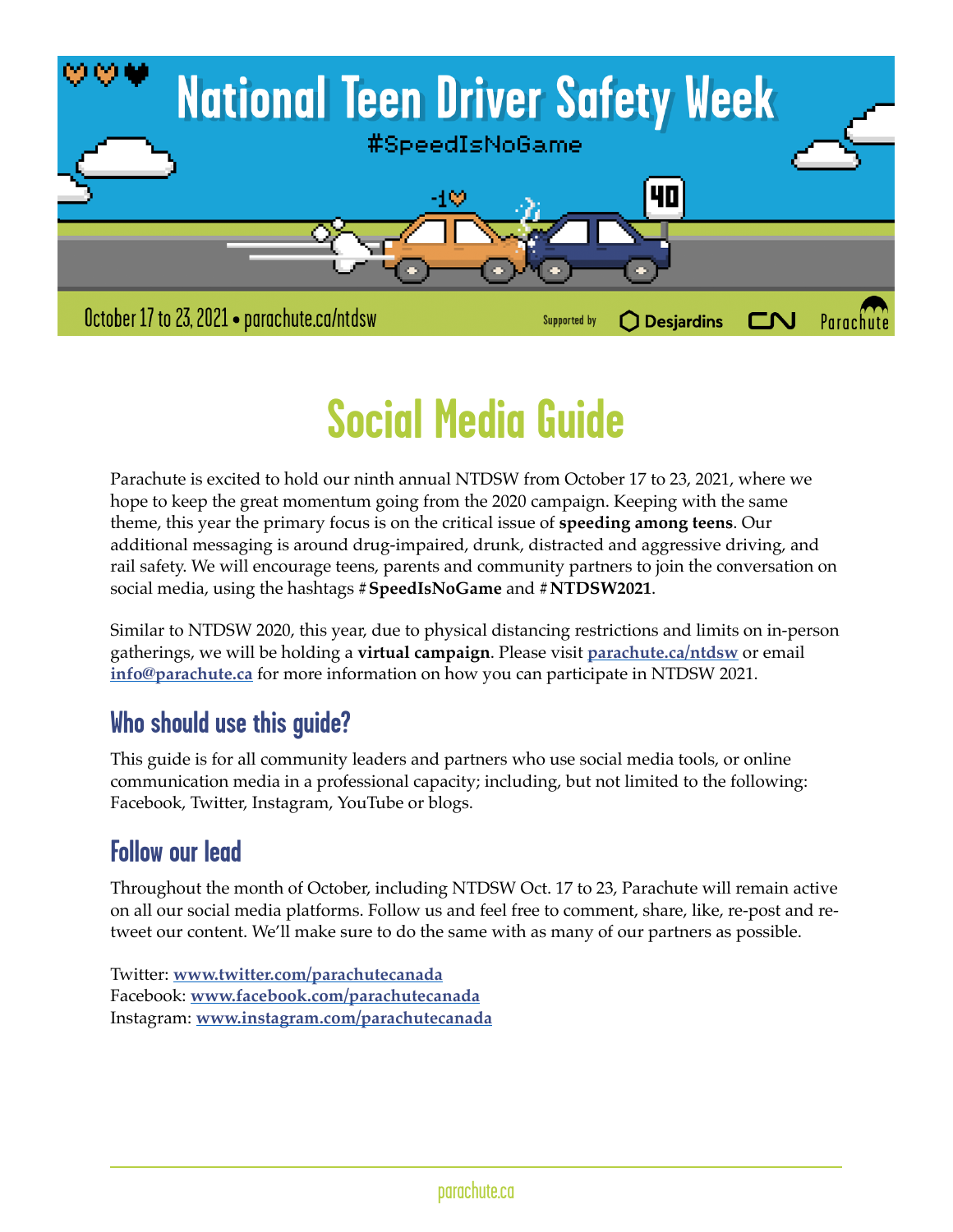# **Use hashtags!**

Hashtags are the best way to track the activity across social media platforms. We encourage the use of the following hashtags in all social media channels in order to help us gain momentum, as we build a community of support.

Primary Hashtag: **#SpeedIsNoGame** Additional Hashtags: **#NTDSW2021**

## **When you should you start posting**

Feel free to start as soon as possible. Tweeting and posting about NTDSW helps us boost the number of people we reach, raising awareness about the campaign ahead of October 17.

#### **What you should share**

Our NTDSW resources website will have plenty of information about our campaign, and it's a great link to share on social media. Here's the direct link to our 2021 resources: **[parachute.ca/](http://parachute.ca/ntdsw) [ntdsw](http://parachute.ca/ntdsw)**. The page contains free downloadable images developed for social media that you can share freely on your social media channels.

## **Quick, relevant facts you can use, to start conversations on your social media platforms:**

- Speeding means driving faster than the speed limit, but also driving too fast for road conditions. Nearly a quarter of fatal collisions in Canada involve excessive speed or driving too fast for conditions
- Young drivers (aged 16 to 24) killed in a collision are more likely to be speeding at the time of the crash than other age groups
- Speeding is a factor in one third of teen driver deaths in Canada
- Excessive speeders, those who drive  $25 \text{ km/h}$  or more over the speed limit, are more likely to be young and male
- Drivers who speed excessively are at higher risk for crashes and are associated with other risky behaviours such as drinking and not wearing a seatbelt
- Pedestrians struck by a driver at higher speeds are less likely to survive than when struck at lower speeds. At 30 km/h, the risk of pedestrian fatality is 5 per cent. At 50 km/h, the risk of fatality is nearly six times higher, at 29 per cent.
- Teen drivers killed in a crash are more likely than any other age group to test positive for cannabis
- Alcohol is a factor in almost half of fatal crashes among 16- to 25-year-olds
- Drivers under 25 are more likely than any other age group to use a device while driving, increasing the risk of a collision.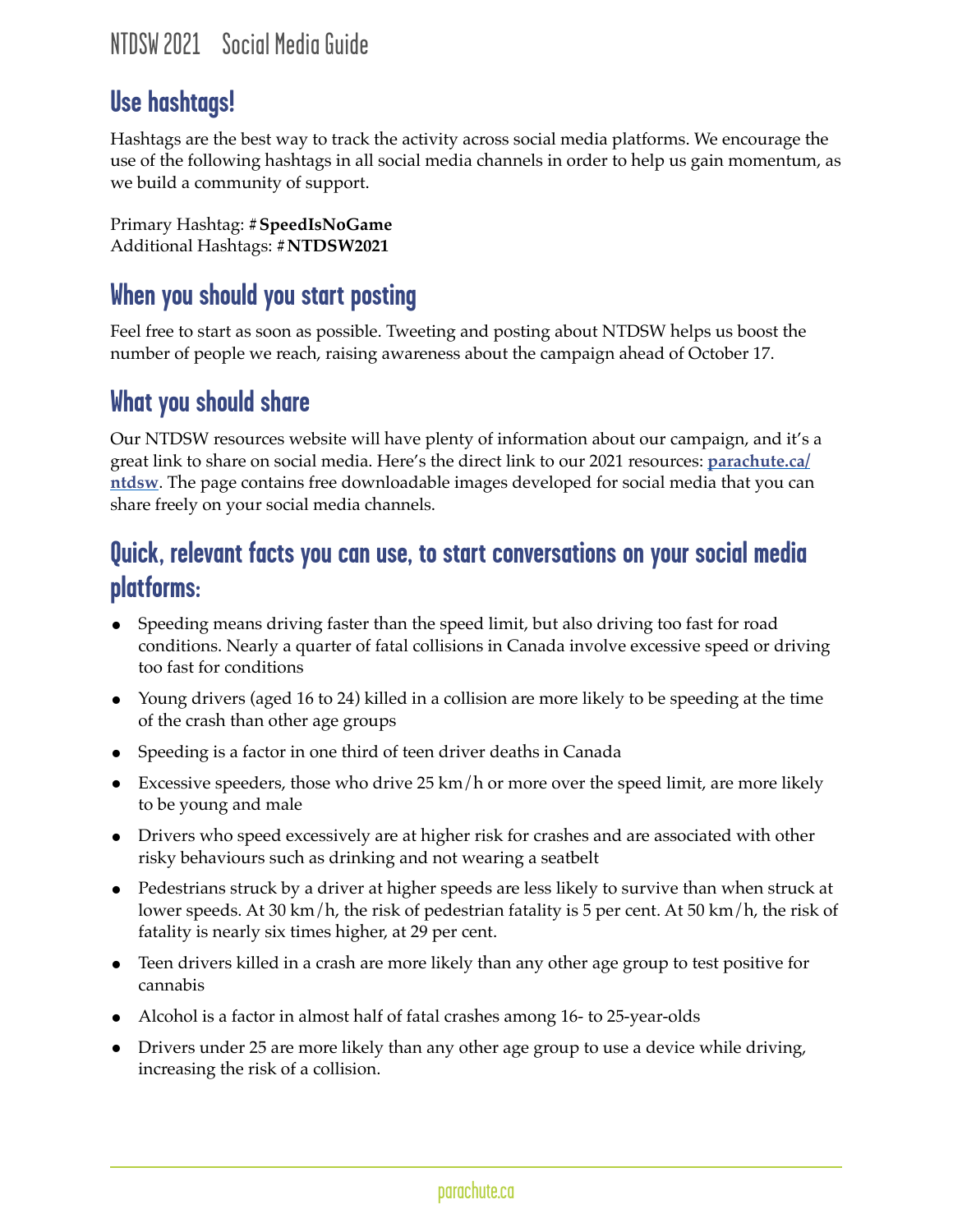• Trespassing on a railway is illegal and is a leading factor in railway-related deaths and injuries. In 2020, 67 per cent of all rail incidents involving trespassers were fatal and 33 per cent resulted in serious injury.

## **Sample tweets/Social Media posts**

Below are sample posts you can use as tweets or as posts on other social media channels (Twitter, Facebook, Instagram). You are also welcome and encouraged to come up with your own tweets and messages that make sense for your organization and your community! Please note that tweets can only be 280 characters in length (including links). We have images we encourage you to use which can be downloaded as a folder from **[parachute.ca/ntdsw-images](http://parachute.ca/ntdsw-images)**.

#### **Starting now**

- Save the date! October 17 to 23 is National Teen Driver Safety Week! Join the conversation on social media, using the hashtags #SpeedIsNoGame, #NTDSW2021 parachute.ca/ntdsw
- We want teen drivers to know that #SpeedIsNoGame! Mark your calendars for #NTDSW2021 Oct. 17 to 23 & learn more here at parachute.ca/ntdsw
- Join the conversation with @parachutecanada for National Teen Driver Safety Week, October 17 to 23. Remind teens that #SpeedIsNoGame parachute.ca/ntdsw #NTDSW2021
- This month we're focusing on #RoadSafety. No teen should die on Canadian roads. Make sure they know that #SpeedIsNoGame! Learn more: parachute.ca/ntdsw #NTDSW2021
- This year National Teen Driver Safety Week is October 17 to 23! #SpeedIsNoGame resources are available for communities & schools at parachute.ca/ntdsw #NTDSW2021

# **As of October 17 (First Day of National Teen Driver Safety Week)**

# Higher Speeds = Higher Risks. Stop Speeding.

- Speeding is a factor in one third of teen driver deaths in Canada. Don't risk your life just for the thrill of driving faster than the limit. Learn more at parachute.ca/ntdsw #SpeedIsNoGame #NTDSW2021
- Teens are more likely to speed when other teens are with them in the vehicle. Don't put the lives of your friends and loved ones at risk by speeding. Learn more at parachute.ca/ntdsw #SpeedIsNoGame #NTDSW2021
- There is no prize to be won for speeding instead, the faster your speed, the more likely you are to be involved in a crash. Learn more at parachute.ca/ ntdsw #SpeedIsNoGame #NTDSW2021

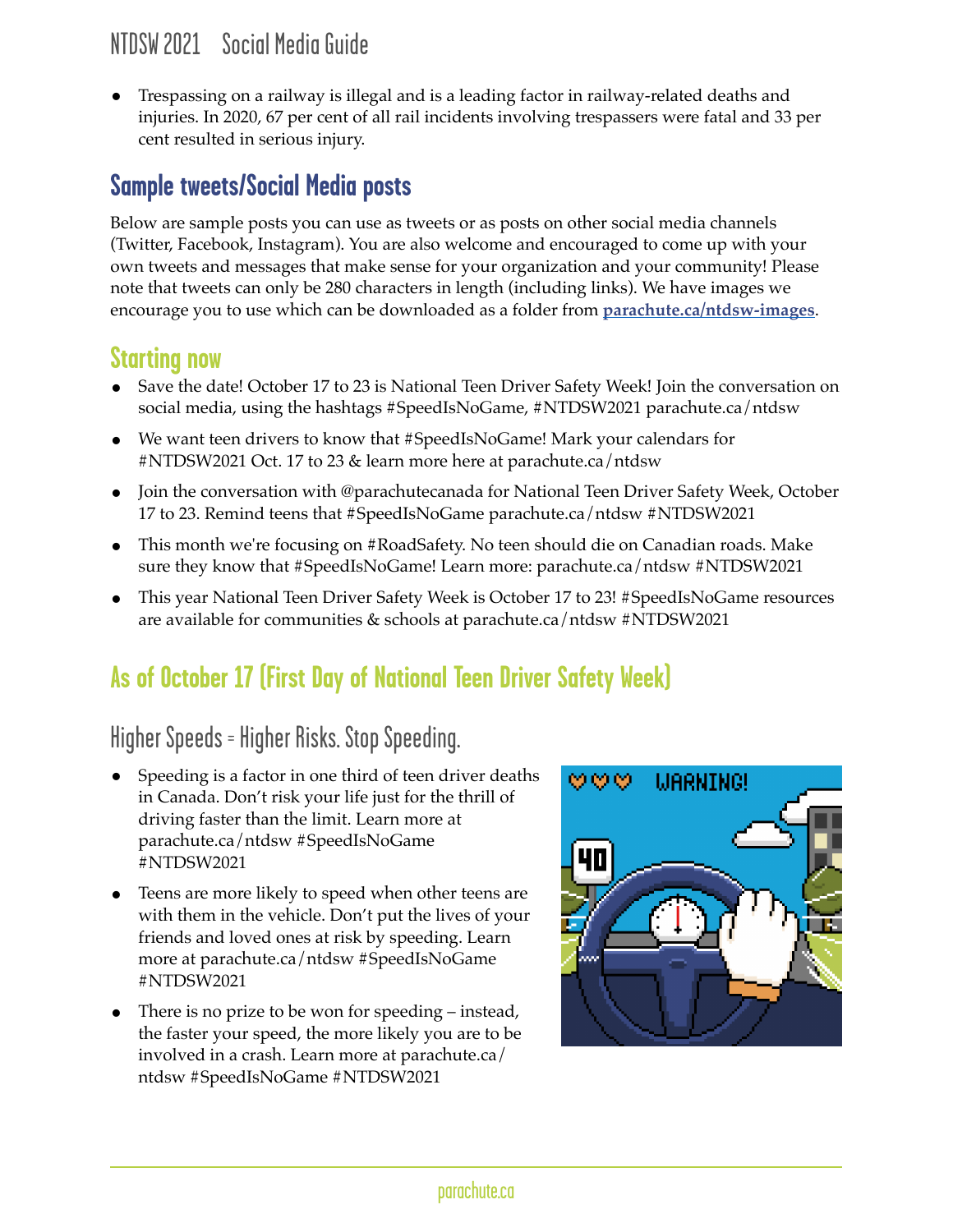- Crashes at higher speeds cause more severe injuries than crashes at lower speeds. Learn more at parachute.ca/ntdsw #SpeedIsNoGame #NTDSW2021
- Speed kills. With each increase of  $1 \text{ km/h}$ , the risk of pedestrian fatality and serious injury during a collision increases. At 50 km/h impact, the risk of a pedestrian dying is 29%: almost six times what it is at 30 km/h. parachute.ca/ntdsw #SpeedIsNoGame #NTDSW2021
- Speed limits are put in place for a reason: follow posted limits. Learn more at parachute.ca/ntdsw #SpeedIsNoGame #NTDSW2021
- Open or empty roads are **not** an invitation to speed. Learn more at parachute.ca/ntdsw #SpeedIsNoGame #NTDSW2021
- Speeding kills. Follow the speed limit and adjust speed to match the conditions of the road. Learn more at parachute.ca/ntdsw #SpeedIsNoGame #NTDSW2021
- Nearly a quarter of deadly car crashes in Canada involve speeding. Don't contribute to the statistic. Learn more at parachute.ca/ntdsw #SpeedIsNoGame #NTDSW2021



- Keep your community safe. Lower your speed to protect vulnerable road users in school zones, community safety zones and construction zones. Learn more at parachute.ca/ntdsw #SpeedIsNoGame #NTDSW2021
- As your speed increases, your chances of avoiding a collision decrease. It's not a game. Don't put your life and others in danger by speeding. Learn more at parachute.ca/ntdsw #SpeedIsNoGame #NTDSW2021
- Speeding is not just risky, it's illegal. You could end up paying a fine, face criminal charges, lose your licence, or go to jail. Learn more at parachute.ca/ntdsw #SpeedIsNoGame #NTDSW2021

# Don't Drive High.

- Cannabis impairs your ability to drive by affecting your balance and co-ordination, motor skills, attention, judgment, reaction time & decision-making skills. Don't risk your life or the lives of others by driving high. parachute.ca/ntdsw #NTDSW2021 #KnowWhatImpairedMeans
- 19% of youth said they have driven within four hours of using cannabis. Don't risk your life or the lives of others: never drive high. Learn more at parachute.ca/ntdsw #KnowWhatImpairedMeans #NTDSW2021
- 35% of youth have been a passenger with a driver

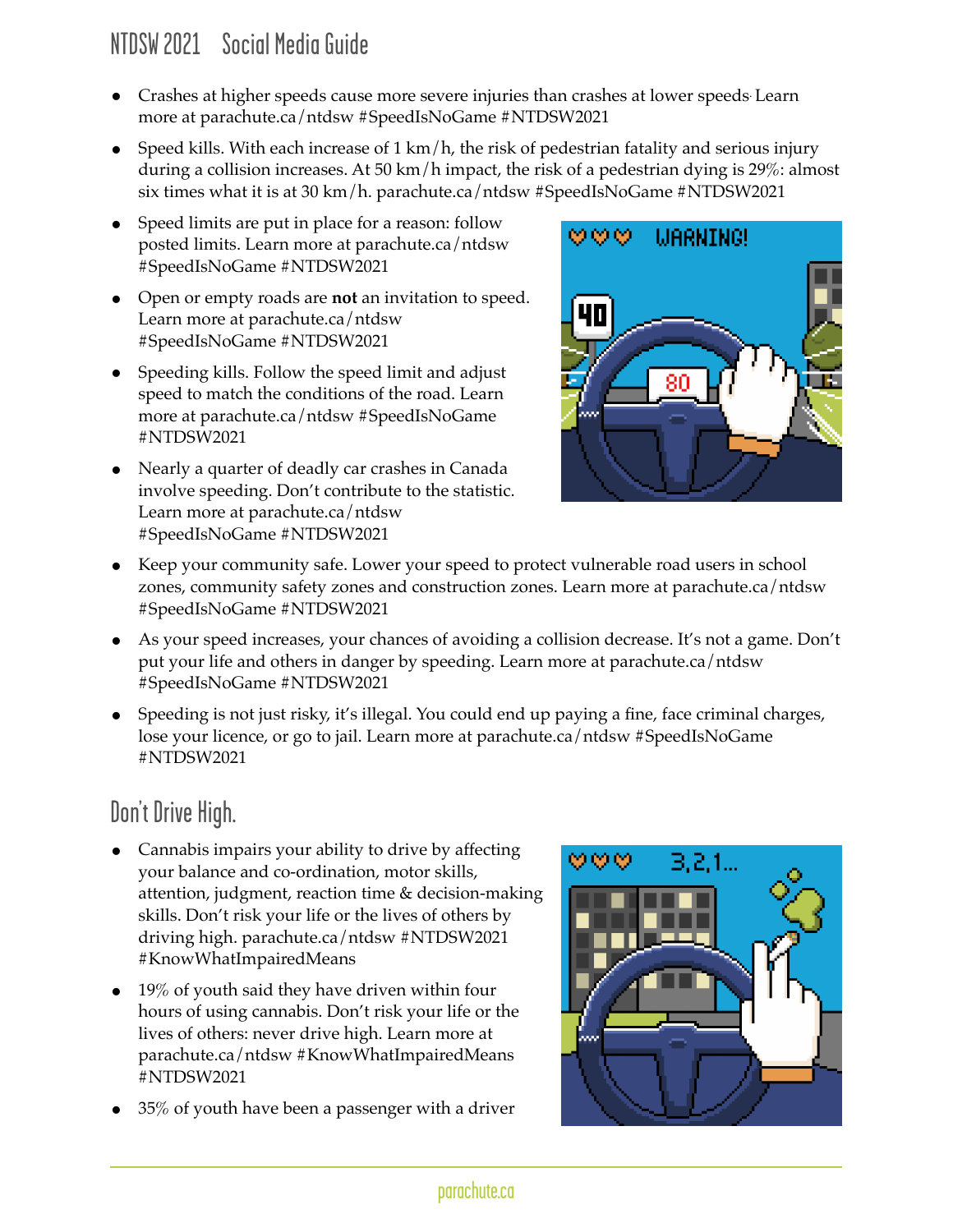who used cannabis in the previous four hours. Don't put your life at risk; never get in the car with a drug-impaired driver. parachute.ca/ntdsw #KnowWhatImpairedMeans #NTDSW2021

• Driving high is never worth losing your life or putting others' lives at risk. Make arrangements to get home safe with a friend, family member, cab, or rideshare. This decision could save your life. parachute.ca/ntdsw #KnowWhatImpairedMeans #NTDSW2021

# If You Drink, Don't Drive.

- Motor vehicle crashes are the third-leading cause of death among 16- to 25-year-olds, and alcohol is a factor in almost half of those crashes. It's not worth risking your life; stay sober behind the wheel. parachute.ca/ntdsw #SpeedIsNoGame #NTDSW2021
- When you choose to drink and drive, you're choosing not only to put your own life at risk, but the lives of others in danger too. If you are going to drink, don't drive. Learn more at parachute.ca/ ntdsw #KnowWhatImpairedMeans #NTDSW2021



• One third of Canadians who say they've driven impaired do most of their drinking with close friends, partners or family members. Speak up; tell your friends and family members it isn't cool to drink and drive. parachute.ca/ntdsw #KnowWhatImpairedMeans #NTDSW2021

- Plan ahead if you or friends are planning to drink. Make sure you have a designated driver, a lift from a friend or family member, a plan to call a cab or ride service/ take public transit. #KnowWhatImpairedMeans parachute.ca/ntdsw #NTDSW2021
- If you're going to drink at a remote location with limited transportation options, make a plan to get home with friends/ ask your host if you can stay over. Always have a plan: never drive home impaired. parachute.ca/ntdsw #KnowWhatImpairedMeans #NTDSW2021

# Put Down the Phone, Don't Drive Distracted.

- Drivers who text while driving are up to 6 times more likely to be involved in a crash. That text message can wait. Don't text and drive. parachute.ca/ntdsw #SpeedIsNoGame #NTDSW2021
- When you use your cell phone, your eyes are not on the road, and you miss seeing information needed to drive safely. Don't put yourself or others at risk; keep your focus on the road. Learn more at parachute.ca/ ntdsw #SpeedIsNoGame #NTDSW2021